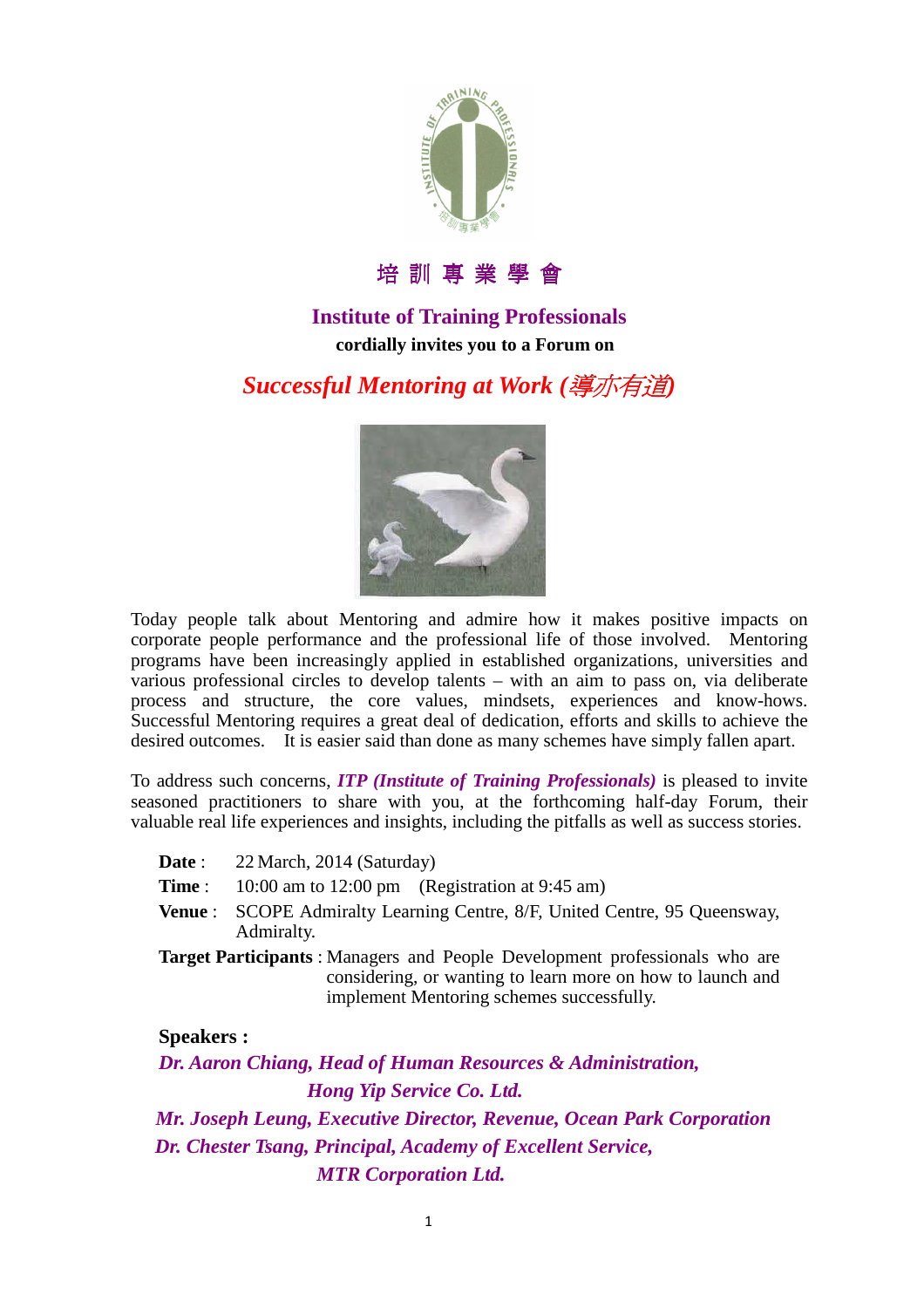#### **Event Highlights** :

- Briefing on the Mentoring concepts, and basic prerequisites
- Practical case sharing on Mentoring programs : process, structure and dynamics
- Critical Success Factors: the Dos and Don'ts
- Panel discussion/Experience sharing
- **Fee** : Member (of ITP and Supporting Organizations) : \$100. Non-Member : \$200.
- **Enrolment** : Please complete the **Reply Slip** below and return by post together with your crossed cheque made payable to "**Institute of Training Professionals**" **on or before 17 March, 2014** .
- **Enquiry** : Dr. Denny Chow, General Manager of ITP at Tel: 6100-0123, or Ms. Angie Yu, Event Organizer, at Tel: 9057-4766.
- **Remarks** : **Acceptance will be on a first-come first-served basis.** Confirmation of places will be subject to receipt of cheque payment to the Institute. No refund will be made after payment but substitution may be made by notifying ITP at least 2 days prior to the function.

#### **Supporting Organizations :**

Personnel Management Club of HKMA The International Institute of Management Hong Kong People Management Association Institute of Management Consultants Hong Kong





**HKMA Personnel Management Club** 

The International Institute of Management





**Hong Kong People Management Association State and Institute of Management Consultants Hong Kong 1**